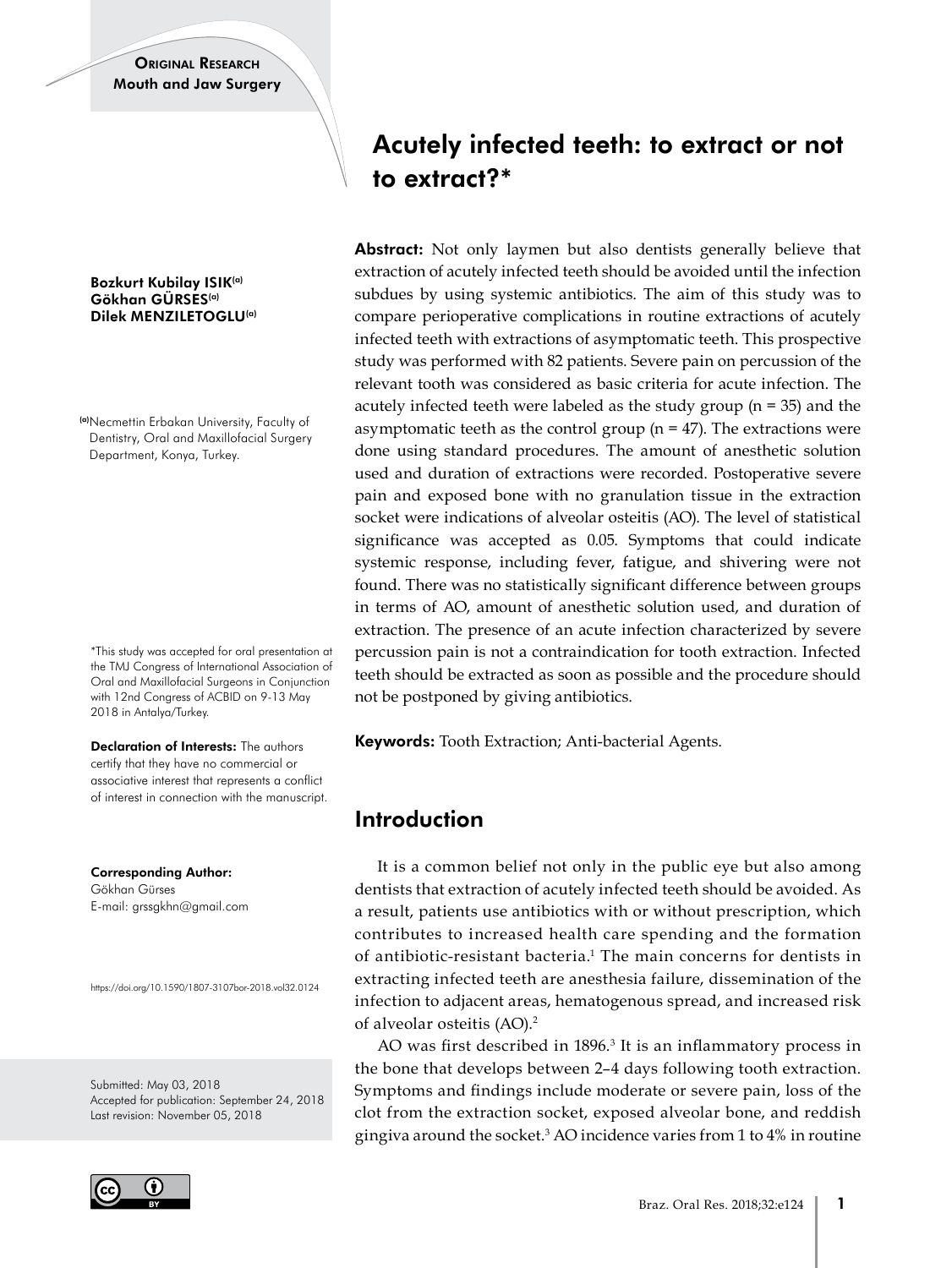extractions and it is ten times more common in mandibular molar extractions that extractions in the maxilla. [4,](https://paperpile.com/c/Ffy3nc/XamtW)[5](https://paperpile.com/c/Ffy3nc/YOnje)

For almost 100 years, researchers have suggested that infection should be suppressed by antibiotics and the tooth should be removed later, while others recommend the extraction should be done immediately.<sup>6,[7](https://paperpile.com/c/Ffy3nc/ZpIVN),[8,](https://paperpile.com/c/Ffy3nc/VMnn9)9</sup> All of them advocate their practices as the valid way for avoiding local and systemic spread of the infection.

Our aim was to compare perioperative complications in extractions of acutely infected teeth and asymptomatic teeth.

### Methodology

This was a prospective study carried out between February 2017 and June 2017. An ethical committee approval was obtained (document number 2017/01). The patients were selected among healthy volunteers, referred to our institution for extraction of one mandibular molar ( $n = 212$ ). The informed consents were obtained. Exclusion criteria were smoking, oral contraceptive use, any conditions affecting the immune system, and usage of antibiotics in the previous two weeks. Patients were also excluded if in panoramic radiograph, the tooth had a lesion that could be tumoral or cystic.

After excluding 130 patients, 82, aged between 15 and 79 years (mean 40.52 ± 15.46) met the study criteria. Percussion sensitivity was accepted as the criterion for acute infection, defined as severe pain when a dental mirror was dropped on the tooth from about 1 cm.

Patients with acutely infected teeth were labelled as "study group"  $(n = 35)$  and the asymptomatic patients as "control group" ( $n = 47$ ). The null hypothesis of the study was "there is no significant difference between the acutely infected and asymptomatic lower molar teeth in terms of the complications that may occur during and after tooth extraction".

#### Surgical method

All the extractions were performed by a single operator. We used 4% Articaine and 1:100,000 epinephrine HCL as anesthetic solution. Inferior alveolar nerve (IAN) and buccal nerve (BN) blockages were performed using 1.5 mL and 0.5 mL of solution, respectively. If the anesthesia failed, the same procedure was repeated. The amount of anesthetic solution used for each patient was recorded.

Numbness on half of the lower lip and feeling no pain when probing the periodontal space of the target tooth was accepted a successful IAN blockage. The BN blockage was performed and the extraction was completed with sterile equipment and gloves. No surgical drapes, mouthwash, or skin antiseptic was used. Unless there was a radiographically confirmed granulation tissue, we did not curette the extraction sockets. We also did not package any medications into the wounds or suture. A sterile damp gauze was placed tightly on the extraction area and the patients were asked to bite it for 20 minutes. Extraction durations were noted for each patient.

All patients were given postoperative instructions. In case of a complication, they were asked to return to our clinic and not to use antibiotics on their own.

#### Postoperative evaluation of systemic condition

All the patients were seen by us on the first and second post-extraction days for assessing the systemic signs of fever, fatigue, and shivering.

#### Postoperative evaluation of the extraction wound

If a patient presented severe pain, we recorded the onset time and characteristic of the pain. In intraoral examination, the absence of granulation tissue was used as a sign of healing and exposed alveolar bone was used as a sign of AO.

To compare the rates of AO, chi-squared test with Yates correction was employed. Shapiro-Wilk normality test was performed on the data for the amount of anesthetic solution used and the duration of extractions. Since the data did not have a normal distribution, nonparametric Mann Whitney U test was used. The level of statistical significance was 0.05 and SigmaPlot 11.0 (Systat Software, Inc., San Jose, Calif.) program was used for statistical analyses.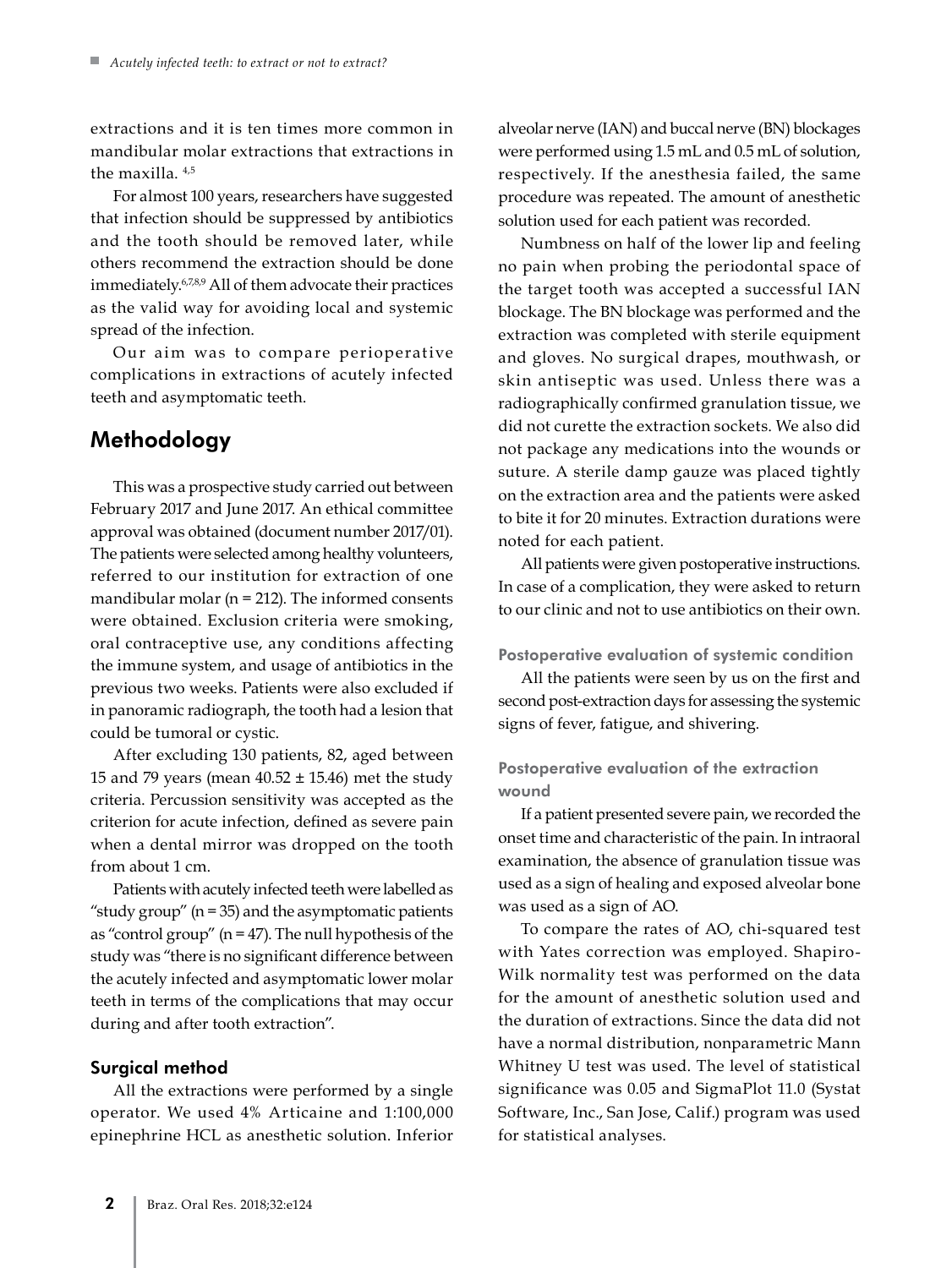### **Results**

No patient reported fever, fatigue, and shivering, which indicate systemic involvement. No statistically significant difference was found in amount of anesthetic solution used, duration of extractions, or AO incidence (p>0.05). The results of statistical evaluation are shown in Table.

Lymphadenopathy was present in all patients of the study group, because we extracted acutely infected teeth. For the patients of the study group that showed swelling and signs of cellulitis, the tooth was extracted when mouth opening was adequate.

### **Discussion**

There is a tendency among dentists to prescribe antibiotics unnecessarily. Many dentists follow the anecdotal information of colleagues instead of guidelines and tend to give antibiotics when they are uncertain.<sup>[10,11](https://paperpile.com/c/Ffy3nc/j7IqB+TIz9t)</sup> Another factor is that patients are demanding antibiotics, even for a simple toothache. As a result, after the analgesics, antibiotics are the second most prescribed medications in dentistry.<sup>12</sup> Moreover, this practice is prevalent not only for tooth extractions. According to a study conducted by the American Endodontics Association, 33% of dentists routinely prescribe antibiotics before treatment in case of necrotic pulp or acute apical abscess, even though there is no swelling. This rate reaches 61-88% in cases with swelling.<sup>13</sup>

The first study about extraction of acutely infected teeth was published in 1937 and the authors recommended the control of the infection as the first step.<sup>[6](https://paperpile.com/c/Ffy3nc/8Y77h)</sup> After that, extraction could be done safely.<sup>6</sup> They claimed immediate extraction could cause

Table. Parameters evaluated in the study, median values and p-values.

| Parameter                             | Study group<br>(median) | Control group<br>(median) | p-value |
|---------------------------------------|-------------------------|---------------------------|---------|
| Amount of anesthetic<br>solution used | $1.5$ mL                | $1.5$ ml                  | 0.75    |
| Duration of extraction                | 4 min                   | $5 \text{ min}$           | 0.98    |
| Alveolar osteitis                     |                         | 8                         | 0 96    |

central nervous system complications, cavernous sinus thrombosis, and brain abscesses.<sup>7,[14](https://paperpile.com/c/Ffy3nc/UrCjy)</sup> However, subsequent studies emphasized surgical intervention as the initial procedure. Immediate removal of the source of infection through tooth extraction or endodontic treatment has been advocated.[9](https://paperpile.com/c/Ffy3nc/QGKLt)[,15](https://paperpile.com/c/Ffy3nc/oFa3P)

Another reason for dentists not to intervene in infected teeth is the fear of anesthesia failure. Some local changes may occur due to infection and inflammation[.16](https://paperpile.com/c/Ffy3nc/zeWgh) According to the common belief, the acidity increases in the inflamed area preventing local anesthesia but this is actually an unproven theory[.17](https://paperpile.com/c/Ffy3nc/fXa70) Indeed, anesthesia success rates in acutely infected teeth are not low, reported as 65–69% for infiltration anesthesia and 58-76% for inferior alveolar nerve blockage.[18,19](https://paperpile.com/c/Ffy3nc/J0V1r+CsBX3)

Another concern of dentists is the risk of developing bacteremia and septicemia after the extraction of acutely infected teeth. However, a tooth with pulpitis is already a source of bacteremia. Despite the usage of antibiotics, the bacterial colonization will still occur unless pulp extirpation or extraction is performed. Thus, the delay will lead to the prolongation of the bacteremia period. However, dentists must be more careful in immunocompromised patients. A few more steps can be added to the procedure in such patients, including consulting a specialist or performing prophylaxis. In our study, there was no systemic complication indicative of septicemia or systemic involvement post-operatively.

The incidence of AO varies from 1 to 4%. It has been shown that no AO does not occur in sterile sockets and it can be argued bacterial colonization plays an important role in the etiology of AO.[20](https://paperpile.com/c/Ffy3nc/vtpng) Thus, AO might be expected more frequently in acutely infected teeth because of bacterial colonization. However, our results did not confirm this thought.

The etiology of AO is multifactorial. The main problem is the loss of the clot at the extraction site by mechanical or biological means. AO is more common after mandibular extractions probably because the mandible bone is denser and has less blood supply than the maxilla.[4,](https://paperpile.com/c/Ffy3nc/XamtW)[5](https://paperpile.com/c/Ffy3nc/YOnje) In addition, the compactness of the bone may cause extractions to take longer, be more traumatic, and contribute to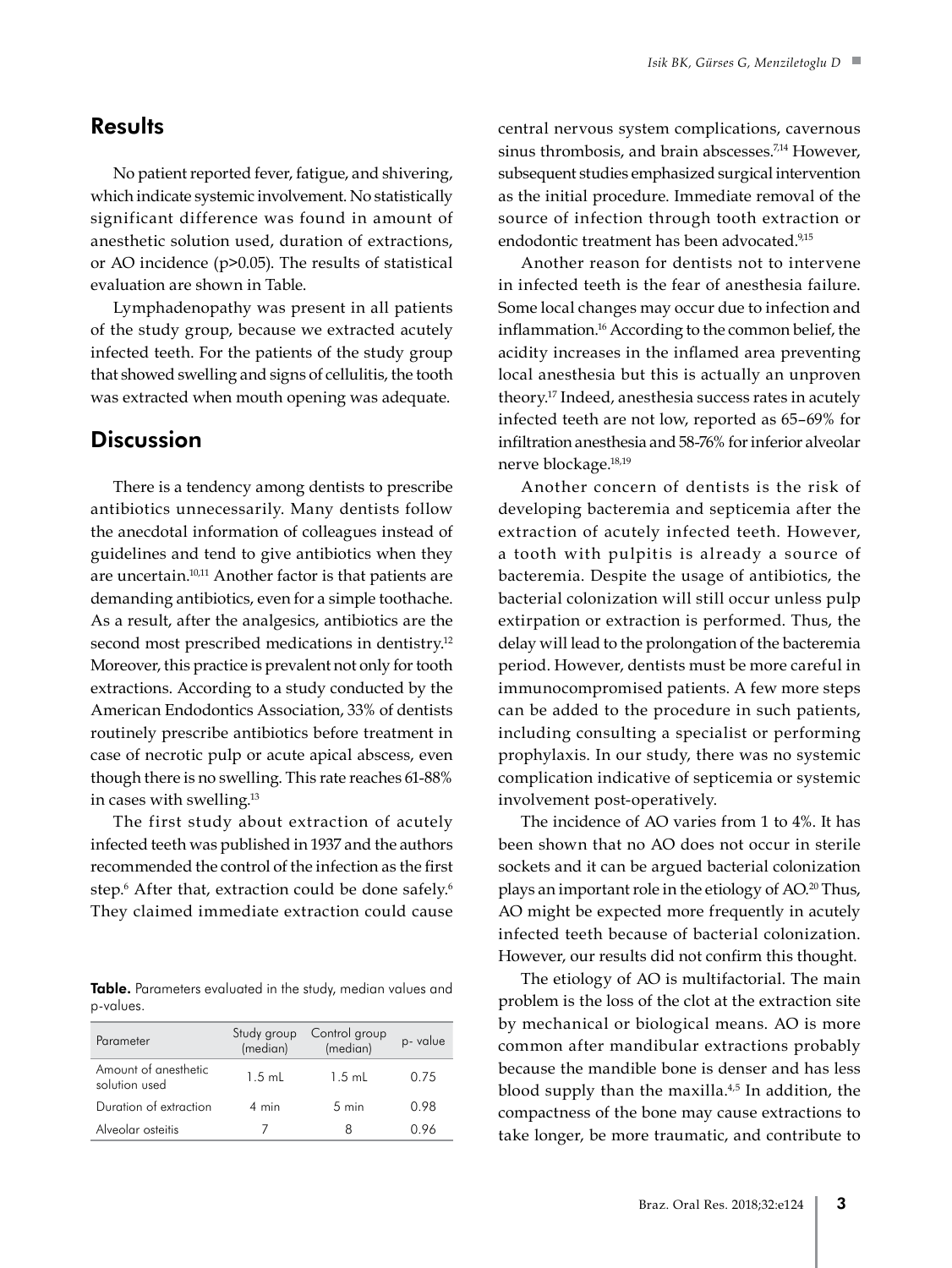AO development. Because of that relatively higher risk of AO in the mandible, we confined the study with mandibular molars.

### Conclusion

The presence of an acute infection characterized by severe pain on percussion is not a contraindication for tooth extraction. Infected teeth should be extracted as soon as possible and the procedure should not

### References

- 1. Pallasch TJ. Global antibiotic resistance and its impact on the dental community. J N J Dent Assoc. 2000;71(2):14-5.
- 2. Johri A, Piecuch JF. Should teeth be extracted immediately in the presence of acute infection? [v.]. Oral Maxillofac Surg Clin North Am. 2011 Nov;23(4):507-11. https://doi.org/10.1016/j.coms.2011.07.003
- 3. Parthasarathi K, Smith A, Chandu A. Factors affecting incidence of dry socket: a prospective community-based study. J Oral Maxillofac Surg. 2011 Jul;69(7):1880-4. https://doi.org/10.1016/j.joms.2010.11.006
- 4. Blum IR. Contemporary views on dry socket (alveolar osteitis): a clinical appraisal of standardization, aetiopathogenesis and management: a critical review. Int J Oral Maxillofac Surg. 2002 Jun;31(3):309-17. https://doi.org/10.1054/ijom.2002.0263
- 5. Ailing CC 3rd, Helfrick JF, Ailing RD. Impacted teeth. Implant Dent. 1993;2(4):276. https://doi.org/10.1097/00008505-199312000-00021
- 6. Frew AL. Acute oral infections: when not to extract teeth. J Am Dent Assoc. 1937;24(3):440-2. https://doi.org/10.14219/jada.archive.1937.0418
- 7. Hollin SA, Hayashi H, Gross SW. Intracranial abscesses of odontogenic origin. Oral Surg Oral Med Oral Pathol. 1967 Mar;23(3):277-93. https://doi.org/10.1016/0030-4220(67)90138-7
- 8. Krogh HW. Extraction of teeth in the presence of acute infections. J Oral Surg (Chic). 1951 Apr;9(2):136-51.
- 9. Martis CS, Karakasis DT. Extractions in the presence of acute infections. J Dent Res. 1975 Jan-Feb;54(1):59-61. https://doi.org/10.1177/00220345750540013701
- 10. Nelson CL, Van Blaricum CS. Physician and dentist compliance with American Heart Association guidelines for prevention of bacterial endocarditis. J Am Dent Assoc. 1989 Feb;118(2):169-73. https://doi.org/10.14219/jada.archive.1989.0215

be postponed by giving antibiotics for pain relief or infection controlling. Immediate extractions prevents the development of more serious infections and unnecessary use of antibiotics. Antibiotics should not be considered as an alternative for surgical or endodontic intervention.

All patients in this study were healthy and this can be considered a limitation. In future studies, the inclusion of systemically compromised patients might contribute to the scientific literature.

- 11. Tong DC, Rothwell BR. Antibiotic prophylaxis in dentistry: a review and practice recommendations. J Am Dent Assoc. 2000 Mar;131(3):366-74. https://doi.org/10.14219/jada.archive.2000.0181
- 12. Jayadev M, Karunakar P, Vishwanath B, Chinmayi SS, Siddhartha P, Chaitanya B. Knowledge and pattern of antibiotic and non narcotic analgesic prescription for pulpal and periapical pathologies: a survey among dentists. J Clin Diagn Res. 2014 Jul;8(7):ZC10-4. https://doi.org/10.7860/JCDR/2014/9645.4536
- 13. Gatewood RS, Himel VT, Dorn SO. Treatment of the endodontic emergency: a decade later. J Endod. 1990 Jun;16(6):284-91. https://doi.org/10.1016/S0099-2399(06)81631-6
- 14. Haymaker W. Fatal infections of the central nervous system and meninges after tooth extraction. Am J Orthod Oral Surg. 1945;31(3):A117-88. https://doi.org/10.1016/0096-6347(45)90098-6
- 15. Rud J. Removal of impacted lower third molars with acute pericoronitis and necrotising gingivitis. Br J Oral Surg. 1970 Mar;7(3):153-60. https://doi.org/10.1016/S0007-117X(69)80015-6
- 16. Virdee SS, Seymour D, Bhakta S. Effective anaesthesia of the acutely inflamed pulp: part 1. The acutely inflamed pulp. Br Dent J. 2015 Oct;219(8):385-90. https://doi.org/10.1038/sj.bdj.2015.812
- 17. Ueno T, Tsuchiya H, Mizogami M, Takakura K. Local anesthetic failure associated with inflammation: verification of the acidosis mechanism and the hypothetic participation of inflammatory peroxynitrite. J Inflamm Res. 2008;1:41-8.
- 18. Sood R, Hans MK, Shetty S. Comparison of anesthetic efficacy of 4% articaine with 1:100,000 epinephrine and 2% lidocaine with 1:80,000 epinephrine for inferior alveolar nerve block in patients with irreversible pulpitis. J Clin Exp Dent. 2014 Dec;6(5):e520-3. https://doi.org/10.4317/jced.51617